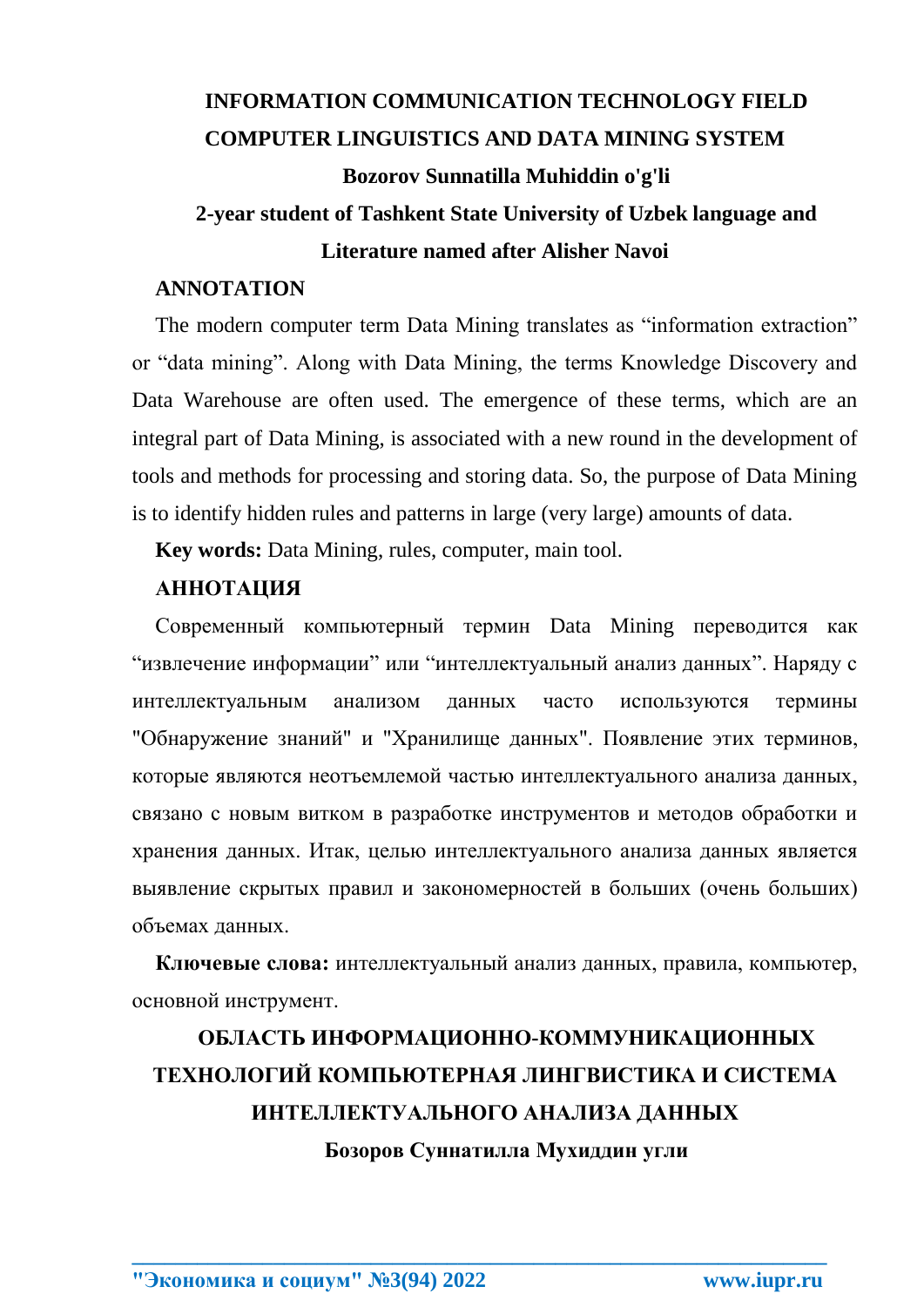### студент 2 курса Ташкентского государственного университета узбекского

языка и литературы имени Алишера Навои

#### **INTRODUCTION**

The fact is that the human mind itself is not adapted to the perception of huge arrays of diverse information. On average, a person, with the exception of some individuals, is not able to capture more than two or three relationships, even in small samples. But traditional statistics, which for a long time claimed to be the main tool for data analysis, also often fail in solving problems from real life. It operates with averaged characteristics of the sample, which are often fictitious values (average client solvency, when depending on the risk function or loss function you need to be able to predict the consistency and intentions of the client; average signal intensity, while you are interested in the characteristic features and background of signal peaks and t . d.).

Therefore, methods of mathematical statistics are useful mainly for testing preformulated hypotheses, while determining a hypothesis is sometimes quite complex and time-consuming task. Modern Data Mining technologies process information in order to automatically search for patterns (patterns) characteristic of any fragments of heterogeneous multidimensional data. In contrast to operational analytical data processing (OLAP) in Data Mining, the burden of formulating hypotheses and identifying unusual (unexpected) patterns is transferred from a person to a computer. Data mining is not one, but a combination of a large number of different methods for discovering knowledge. The choice of method often depends on the type of data available and what information you are trying to get. Here, for example, are some methods: association (association), classification, clustering, time series analysis and forecasting, neural networks, etc.

Consider the properties of the detected knowledge, the data in the definition, in more detail.

Knowledge must be new, previously unknown. The expended efforts to discover knowledge that are already known to the user do not pay off. Therefore, it is new, previously unknown knowledge that is of value.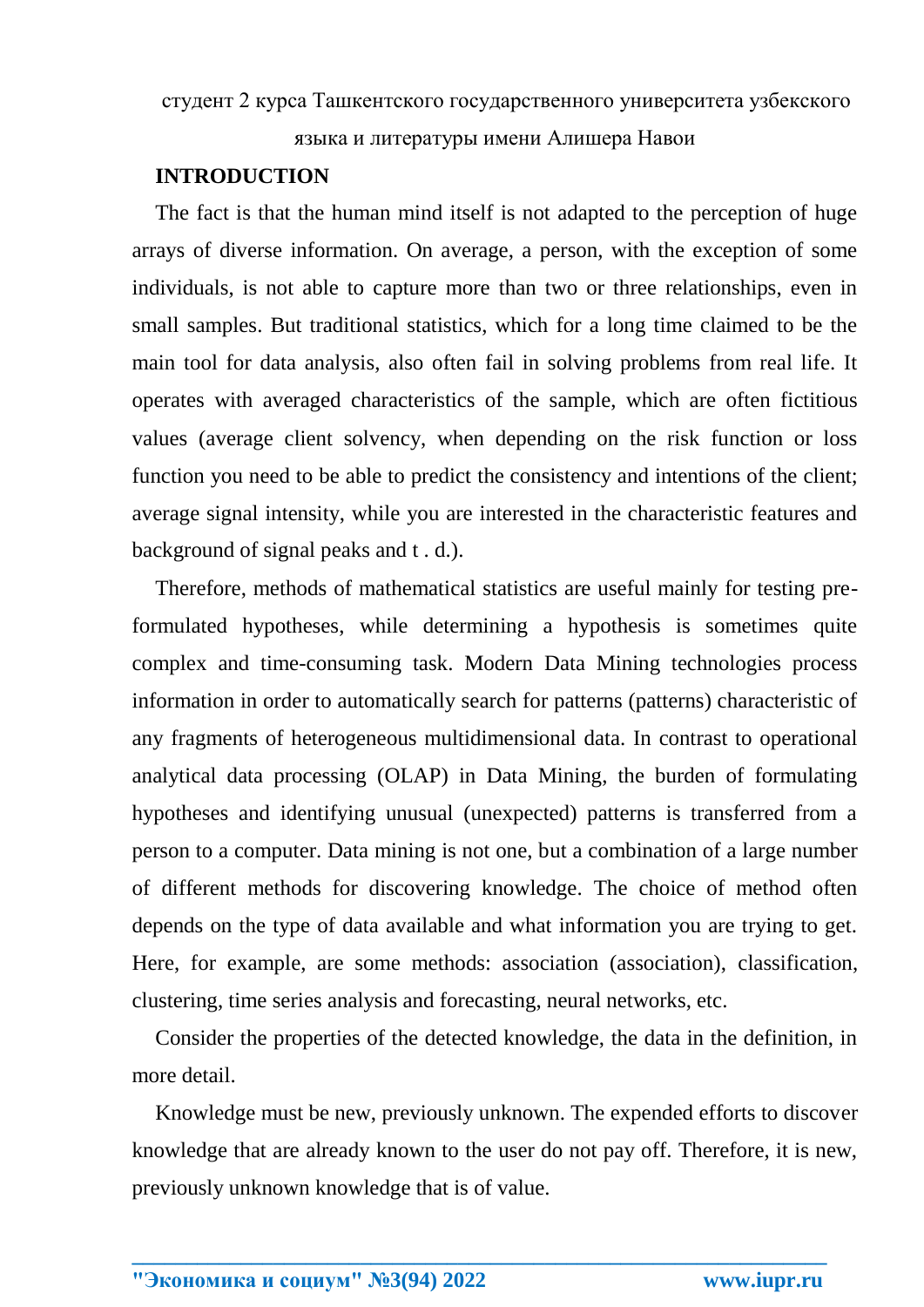Knowledge should be nontrivial. The results of the analysis should reflect nonobvious, unexpected patterns in the data that make up the so-called hidden knowledge. Results that could be obtained in simpler ways (for example, by visual viewing) do not justify the use of powerful Data Mining methods.

Knowledge should be practically useful. The knowledge found should be applicable, including on new data, with a fairly high degree of reliability. The usefulness lies in the fact that this knowledge can bring certain benefits in their application.

Knowledge should be accessible to human understanding. The found patterns must be logically explainable; otherwise there is a possibility that they are random. In addition, the discovered knowledge should be presented in a human-readable form.

In Data Mining, models are used to represent the knowledge gained. The types of models depend on the methods of their creation. The most common are: rules, decision trees, clusters, and mathematical functions.

The scope of Data Mining is unlimited - Data Mining is needed wherever there is any data. The experience of many such enterprises shows that the return on the use of Data Mining can reach 1000%. For example, there are reports of an economic effect that is 10-70 times higher than the initial costs from 350 to 750 thousand dollars. Provides information about the project of 20 million dollars., Which paid off in just 4 months. Another example is the annual savings of 700 thousand dollars.

Through the introduction of Data Mining in a supermarket chain in the UK. Data mining is of great value to managers and analysts in their daily activities. Business people have realized that with the help of Data Mining methods they can get tangible competitive advantages.

Classification of Data Mining Tasks

Data mining methods allow you to solve many problems that the analyst faces. The main ones are: classification, regression, search for associative rules and clustering. The following is a brief description of the main tasks of data analysis.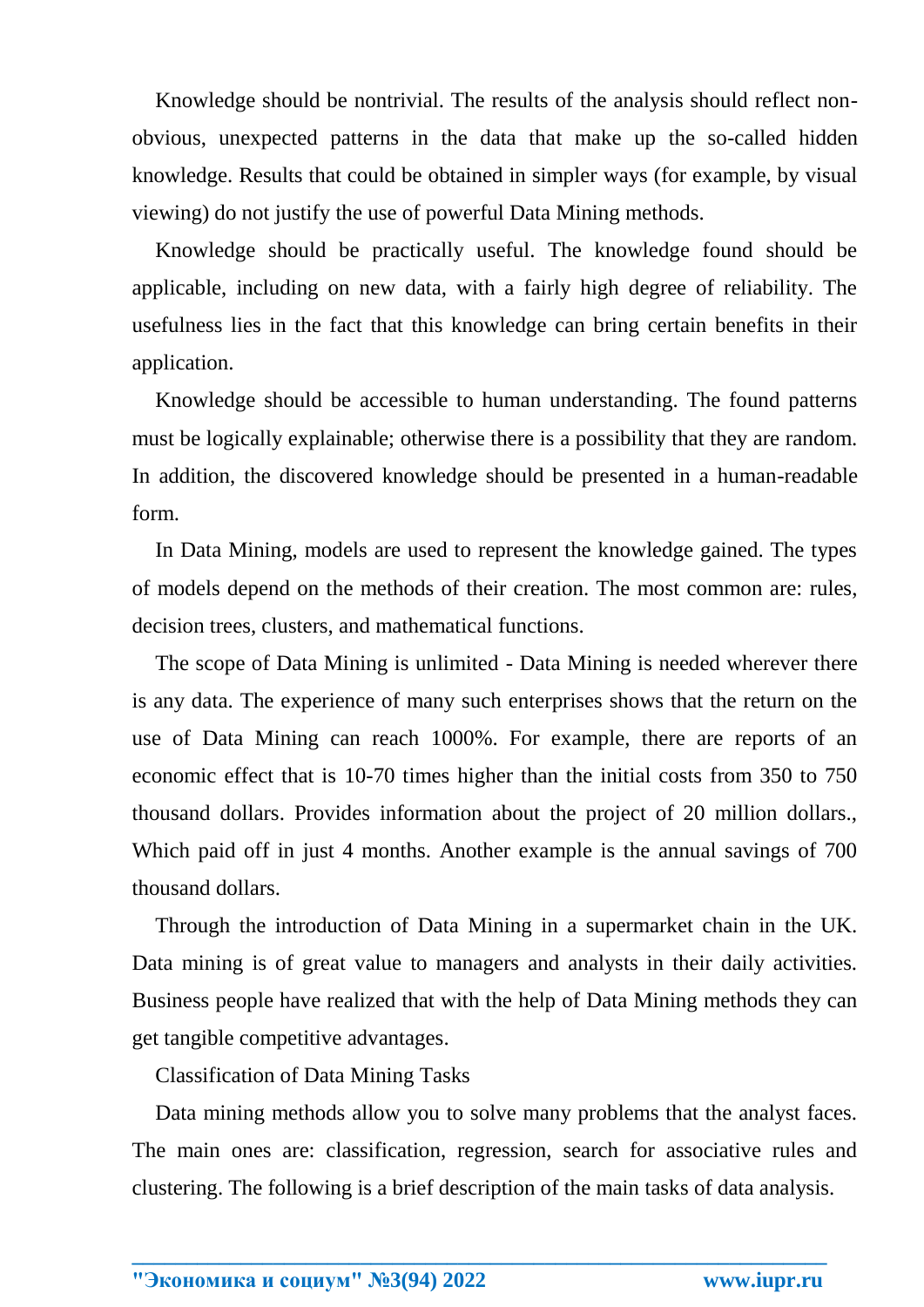\* The classification task is reduced to determining the class of an object according to its characteristics. It should be noted that in this problem the set of classes to which the object can be assigned is known in advance.

\* The regression problem, like the classification problem, allows us to determine the value of some of its parameters from the known characteristics of the object. In contrast to the classification problem, the parameter value is not a finite set of classes, but a set of real numbers.

\* The task of the association. When looking for associative rules, the goal is to find frequent dependencies (or associations) between objects or events. The found dependencies are presented in the form of rules and can be used both for a better understanding of the nature of the analyzed data and for predicting the occurrence of events.

\* The task of clustering is to search for independent groups (clusters) and their characteristics in the entire set of analyzed data. Solving this problem helps to better understand the data. In addition, the grouping of homogeneous objects allows us to reduce their number, and therefore, to facilitate analysis.

\* Sequential patterns - establishing patterns between time-related events, i.e. detecting the dependency that if event X occurs, then after a specified time, event Y will occur.

\* Analysis of deviations - the identification of the most uncharacteristic patterns.

The listed tasks for the purpose are divided into descriptive and predictive.

Descriptive tasks focus on improving understanding of the data being analyzed. The key point in such models is the ease and transparency of the results for human perception. It is possible that the discovered patterns will be a specific feature of specific research data and will not be found anywhere else, but this can still be useful and therefore should be known. This type of task includes clustering and searching for associative rules.

Knowledge should be practically useful. The knowledge found should be applicable, including on new data, with a fairly high degree of reliability. The